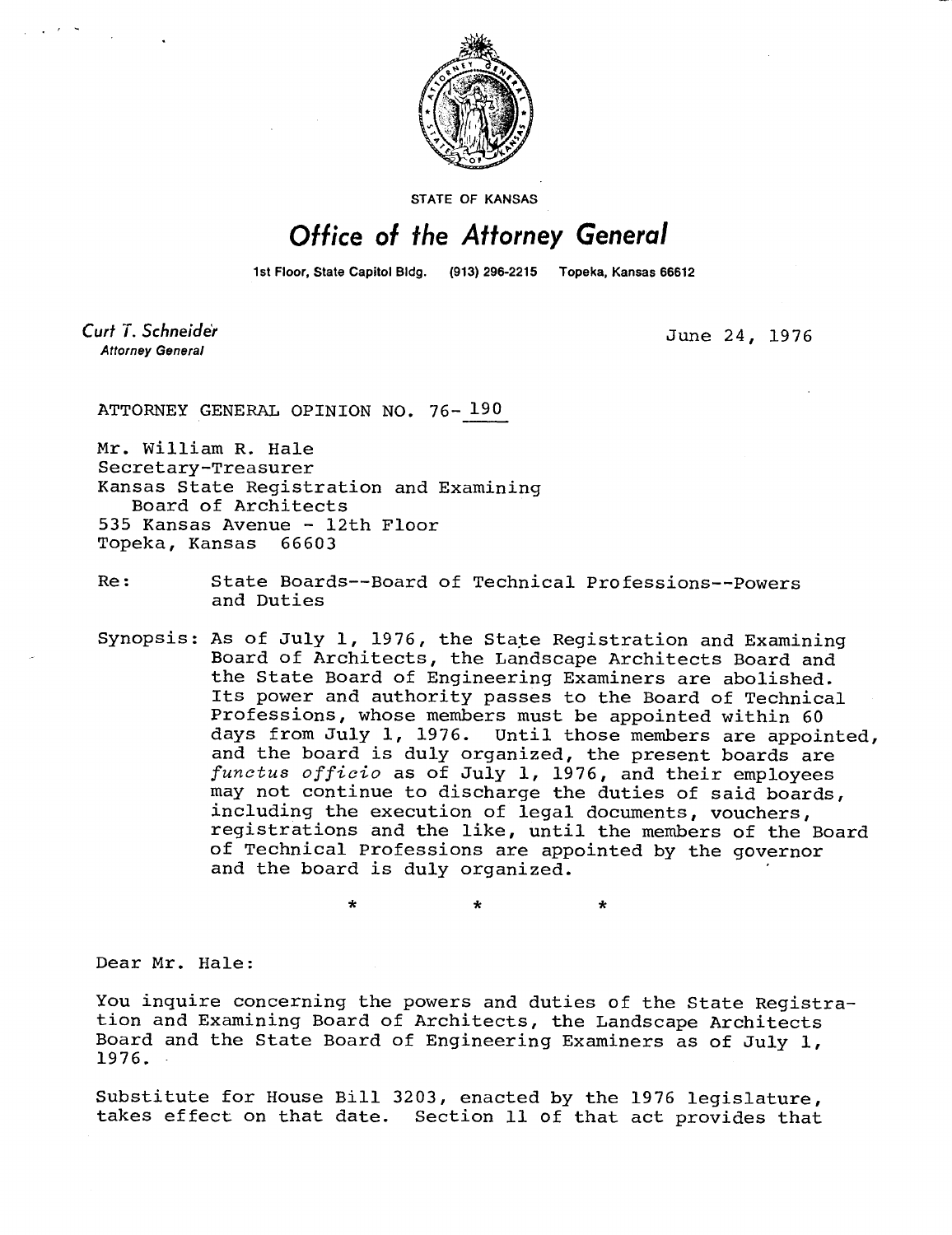Mr. William R. Hale Page Two June 24, 1976

each of the named boards, and the office of secretary of each, is abolished on that date. At that time, "[a]ll of the powers, duties and functions of . . . [these boards] are hereby transferred to and conferred and imposed upon the state board of technical professions. . . ." Similarly, on that date the architects examiners fee fund, the landscape architects' fee fund, the professional engineers' fee fund, and the land surveyors fee fund are abolished, and the Director of Accounts and Reports must transfer and credit any money in those funds to the technical professions fee fund, which is established by this act.

You inquire, particularly, concerning the status of the present employees of the board. Section 12 states in pertinent part thus:

> "Effective July 1, 1976, officers and employees who were engaged prior to said date in the performance of powers, duties, and functions of the state agencies and offices designated in subsection (a), and who, in the opinion of the state board of technical professions are necessary to perform the powers, duties, and functions of the state board of technical professions shall become officers and employees of the board of technical professions. . . ."

You express particular concern regarding the exercise of the powers of the present boards on and after July 1, 1976, if the new members are not appointed by that time. Under section 6 the members of the first board of technical professions must be appointed within sixty days after July 1, 1976. You advise that appointment of the members of the first board has not been announced to date. The present boards are *functus officio* as of July 1, 1976, and may no longer exercise the legal powers and authority formerly vested in them. Unless and until the members of the board of technical professions are appointed, and the board is duly constituted, no agency or officer is empowered to exercise any of the powers and authority of the boards which are abolished as of July 1, 1976. Only the board of technical professions is the legal successor to the powers of those boards, and until it is duly organized, and its employees selected, the employees of the present boards may not continue to execute legal documents, vouchers, registrations and the like. After July 1, 1976, their authority to do so must derive from the board of technical